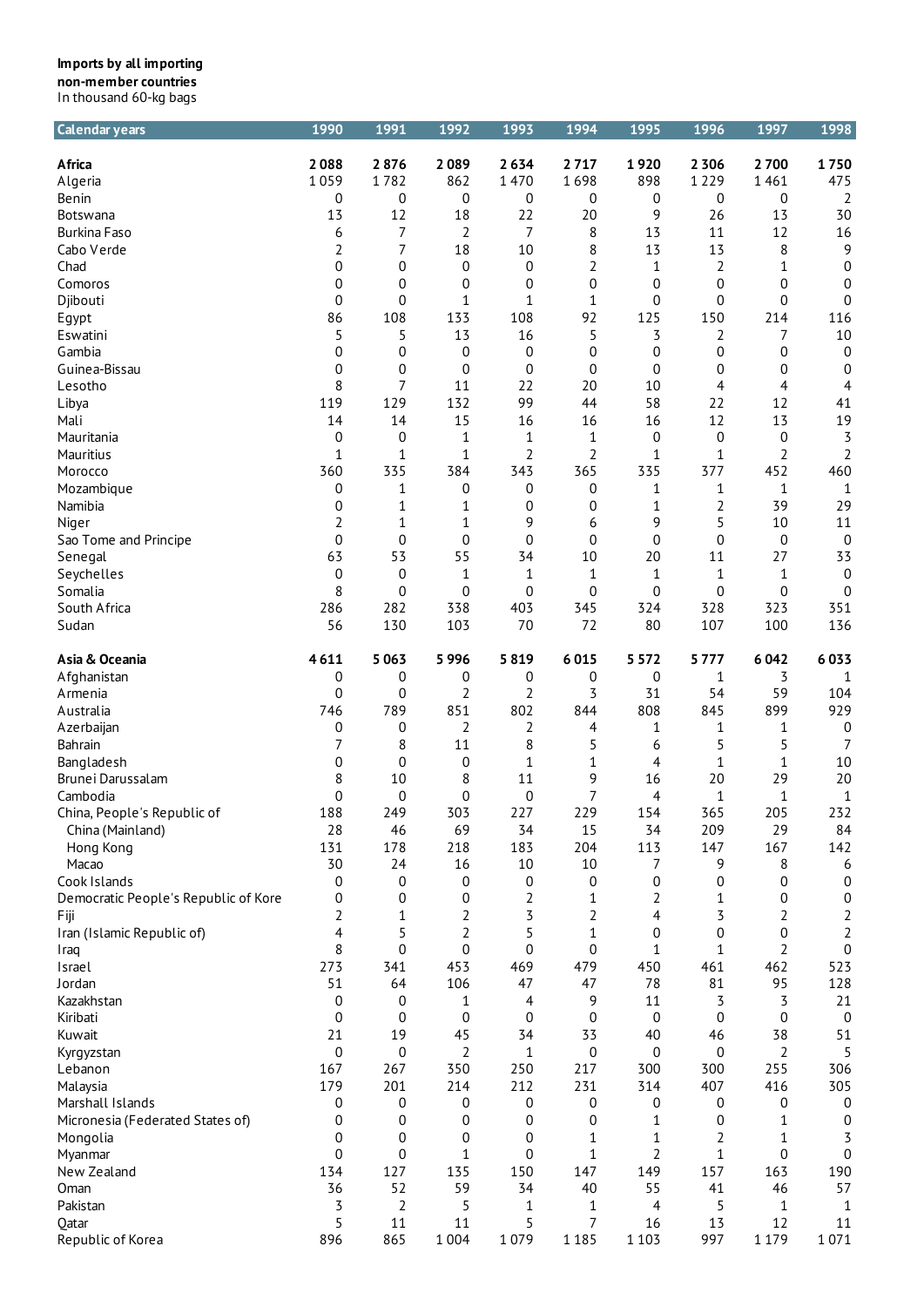| <b>Calendar years</b>               | 1990                    | 1991             | 1992           | 1993  | 1994             | 1995           | 1996             | 1997             | 1998             |
|-------------------------------------|-------------------------|------------------|----------------|-------|------------------|----------------|------------------|------------------|------------------|
| Samoa                               | 1                       | 0                | 0              | 1     | 0                | 0              | $\mathbf{1}$     | 0                | 0                |
| Saudi Arabia                        | 275                     | 343              | 232            | 144   | 107              | 291            | 281              | 215              | 344              |
| Singapore                           | 1 2 1 4                 | 1099             | 1552           | 1615  | 1770             | 1041           | 862              | 1 1 0 0          | 698              |
| Solomon Islands                     | 0                       | 0                | 0              | 0     | 0                | 0              | $\boldsymbol{0}$ | 2                | 2                |
|                                     |                         |                  |                |       |                  |                |                  |                  |                  |
| Syrian Arab Republic                | 26                      | 166              | 181            | 229   | 185              | 200            | 219              | 209              | 268              |
| Taiwan                              | 146                     | 184              | 173            | 157   | 213              | 166            | 210              | 254              | 268              |
| Tajikistan                          | 0                       | 0                | 0              | 0     | 0                | 0              | 0                | 0                | $\mathbf 0$      |
| Tonga                               | 0                       | 0                | 0              | 0     | 0                | 0              | 0                | 0                | $\mathbf 0$      |
| Turkey                              | 140                     | 165              | 171            | 220   | 142              | 201            | 252              | 253              | 296              |
| United Arab Emirates                | 79                      | 94               | 117            | 103   | 94               | 115            | 138              | 125              | 175              |
| Uzbekistan                          | 0                       | 0                | 0              | 0     | 0                | 0              | 0                | 0                | $\mathbf 0$      |
| Vanuatu                             | $\overline{0}$          | 0                | 1              | 0     | 0                | 0              | 0                | 1                | $\overline{0}$   |
|                                     |                         |                  |                |       |                  |                |                  |                  |                  |
| Caribbean                           | 48                      | 58               | 39             | 45    | 62               | 45             | 52               | 45               | 145              |
| Anguilla                            | $\mathbf 0$             | $\boldsymbol{0}$ | $\pmb{0}$      | 0     | 0                | 0              | 0                | 0                | 1                |
| Antigua and Barbuda                 | 1                       | 1                | 0              | 0     | 0                | 0              | 0                | 1                | 0                |
| Aruba                               | 16                      | 5                | 2              | 5     | 7                | 7              | 5                | 5                | 5                |
| <b>Bahamas</b>                      | 8                       | 9                | 8              | 8     | 16               | 13             | 12               | 9                | 6                |
| <b>Barbados</b>                     | 4                       | 3                | 3              | 3     | 4                | 5              | $\overline{7}$   | 6                | 9                |
| British Virgin Islands              | 0                       | 0                | 0              | 0     | 0                | 0              | 0                | 0                | 2                |
|                                     | 0                       |                  | 0              |       |                  | 0              |                  |                  |                  |
| Cayman Islands                      |                         | 0                |                | 0     | 0                |                | 0                | 0                | $\overline{2}$   |
| Dominica                            | 0                       | 1                | 0              | 0     | 1                | 0              | 3                | 1                | $\mathbf 1$      |
| Grenada                             | 1                       | 0                | 0              | 0     | 0                | 0              | 1                | 0                | $\mathbf{1}$     |
| Montserrat                          | 0                       | $\boldsymbol{0}$ | $\pmb{0}$      | 0     | 0                | 0              | 0                | 0                | $\boldsymbol{0}$ |
| Netherlands Antilles (former)       | 7                       | 8                | 7              | 9     | 10               | 8              | 4                | 7                | 15               |
| Puerto Rico                         | 9                       | 26               | 14             | 15    | 20               | 7              | 16               | 11               | 99               |
| Saint Kitts and Nevis               | 0                       | 1                | $\mathbf{1}$   | 0     | $\boldsymbol{0}$ | 0              | 0                | $\boldsymbol{0}$ | $\boldsymbol{0}$ |
| Saint Lucia                         | 2                       | 3                | 2              | 2     | 2                | $\overline{2}$ | 2                | 3                | 3                |
|                                     |                         |                  |                |       |                  |                |                  |                  |                  |
| Saint Vincent & the Grenadines      | $\overline{0}$          | $\pmb{0}$        | 1              | 1     | $\mathbf 0$      | 1              | $\mathbf{1}$     | $\mathbf{1}$     | $1\,$            |
| <b>Central America &amp; Mexico</b> | 9                       | 9                | 10             | 10    | 10               | 14             | 16               | 19               | 15               |
| Belize                              | 5                       | 5                | 5              | 5     | 6                | 10             | 10               | 15               | 11               |
| Bermuda                             | 4                       | 5                | 5              | 4     | 4                | 4              | 7                | 4                | $\overline{4}$   |
| Curaçao                             | 0                       | 0                | $\mathbf 0$    | 0     | 0                | 0              | 0                | 0                | 0                |
| <b>Europe</b>                       | 3 2 0 4                 | 1782             | 713            | 225   | 306              | 411            | 610              | 678              | 1 1 1 0          |
| Albania                             | 28                      | 9                | 33             | 60    | 68               | 31             | 11               | 2                | 6                |
|                                     |                         |                  |                | 10    | 30               |                | 28               | 80               |                  |
| <b>Belarus</b>                      | 0                       | 0                | 5              |       |                  | 64             |                  |                  | 14               |
| Bosnia and Herzegovina              | 0                       | 0                | 37             | 43    | 19               | 16             | 22               | 20               | 314              |
| Georgia                             | $\Omega$                | 0                | 0              | 0     | 0                | 0              | 0                | $\mathbf 0$      | 45               |
| Gibraltar                           | $\overline{\mathbf{5}}$ | 2                | $\mathbf 1$    | 1     | 1                | 1              | 2                | $\mathbf 1$      | 1                |
| Holy See                            | $\overline{3}$          | 3                | $\overline{3}$ | 3     | $\overline{2}$   | $\overline{2}$ | $\mathbf{1}$     | $\overline{2}$   | $\overline{2}$   |
| Iceland                             | 38                      | 42               | 43             | 43    | 39               | 40             | 42               | 38               | 44               |
| Montenegro                          | 0                       | 0                | 0              | 0     | 0                | 0              | $\boldsymbol{0}$ | $\boldsymbol{0}$ | $\boldsymbol{0}$ |
| North Macedonia                     | 0                       | 0                | 79             | 51    | 63               | 70             | 51               | 53               | 77               |
|                                     | 0                       | 0                | 5              |       |                  |                |                  |                  |                  |
| Republic of Moldova                 |                         |                  |                | 1     | 1                | 2              | 3                | 5                | 4                |
| Serbia                              | 0                       | 0                | 483            | 0     | 0                | $\mathbf 0$    | 180              | 307              | 467              |
| Ukraine                             | 0                       | 0                | 23             | 14    | 83               | 185            | 269              | 171              | 136              |
| <b>USSR</b>                         | 2099                    | 1087             | 0              | 0     | 0                | 0              | 0                | 0                | $\boldsymbol{0}$ |
| Yugoslavia SFR                      | 1034                    | 638              | 0              | 0     | 0                | 0              | 0                | 0                | $\mathbf 0$      |
| <b>North America</b>                | 2 2 5 3                 | 2 3 5 6          | 2 2 7 1        | 2489  | 2827             | 2510           | 2763             | 2864             | 3410             |
| Canada                              | 2 2 5 3                 | 2 3 5 6          | 2 2 7 1        | 2489  | 2827             | 2 5 1 0        | 2763             | 2864             | 3 4 1 0          |
|                                     |                         |                  |                |       |                  |                |                  |                  |                  |
| <b>South America</b>                | 668                     | 749              | 950            | 872   | 844              | 877            | 1010             | 1020             | 900              |
| Argentina                           | 508                     | 577              | 698            | 649   | 646              | 630            | 712              | 743              | 643              |
| Chile                               | 116                     | 134              | 204            | 187   | 154              | 200            | 248              | 225              | 198              |
| Suriname                            | 2                       | 7                | 3              | 4     | 3                | 8              | 8                | 10               | 11               |
| Uruguay                             | 42                      | 30               | 46             | 32    | 40               | 39             | 42               | 42               | 48               |
|                                     |                         |                  |                |       |                  |                |                  |                  |                  |
| <b>Total</b>                        | 12882                   | 12893            | 12069          | 12093 | 12781            | 11 3 4 7       | 12 5 34          | 13 3 6 9         | 13 3 63          |
| © International Coffee Organization |                         |                  |                |       |                  |                |                  |                  |                  |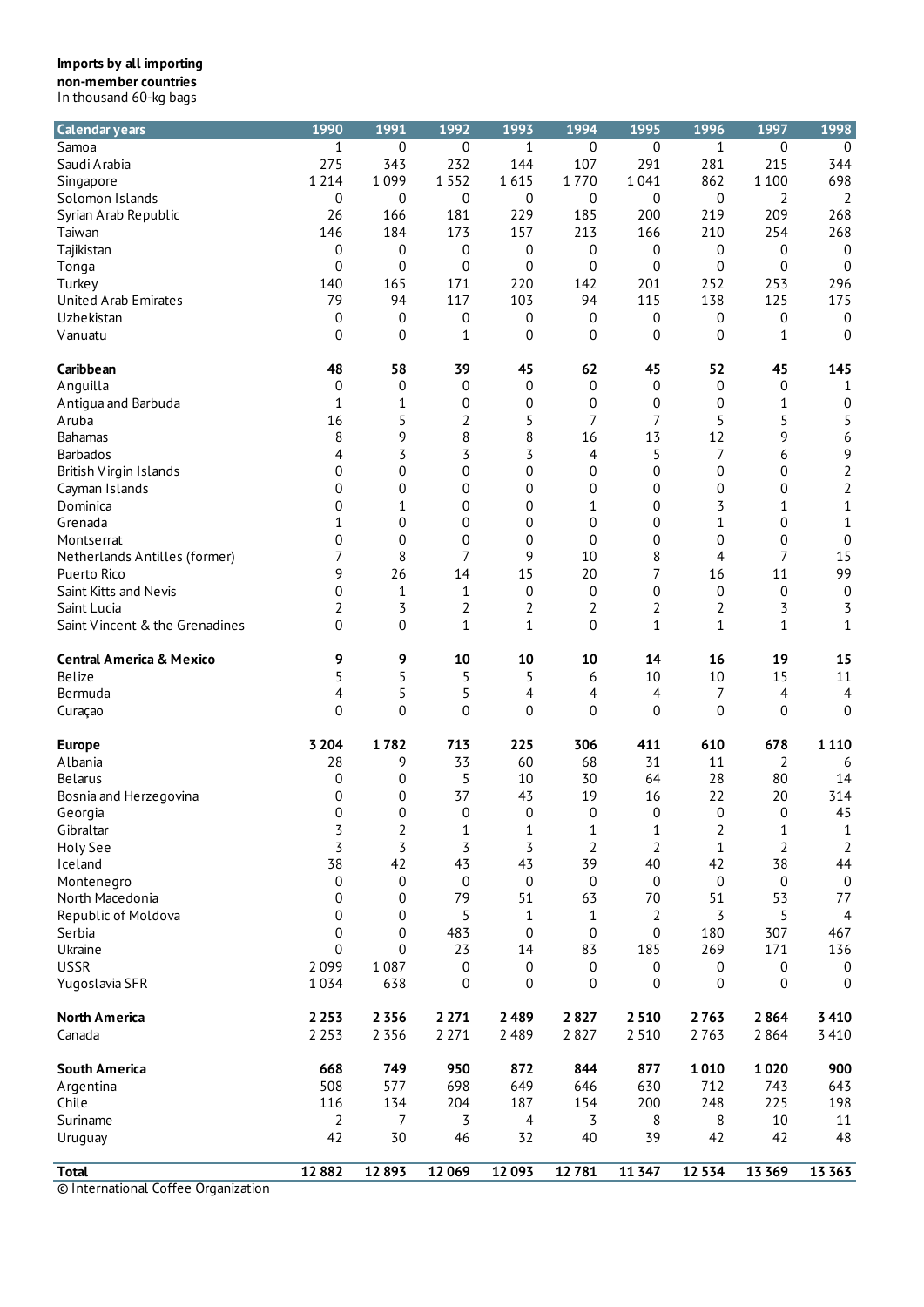| <b>Calendar years</b>                | 1999           | 2000           | 2001        | 2002         | 2003        | 2004             | 2005        | 2006           | 2007             |
|--------------------------------------|----------------|----------------|-------------|--------------|-------------|------------------|-------------|----------------|------------------|
| Africa                               | 3 5 5 3        | 3 1 9 0        | 2817        | 3453         | 3 2 7 1     | 3913             | 3687        | 3682           | 3977             |
| Algeria                              | 2 2 2 8        | 1779           | 1455        | 1852         | 1752        | 2 1 5 9          | 1892        | 1836           | 1968             |
| Benin                                | 4              | 0              | 2           | 9            | 3           | 1                | 2           | 2              | 4                |
| <b>Botswana</b>                      | 37             | 21             | 17          | 18           | 35          | 34               | 35          | 18             | 13               |
| <b>Burkina Faso</b>                  | 22             | 14             | 11          | 15           | 32          | 26               | 21          | 5              | 33               |
| Cabo Verde                           | 9              | 10             | 10          | 9            | 11          | 14               | 11          | 11             | 10               |
| Chad                                 | 0              | 2              | 0           | 0            | 5           | 2                | 4           | 4              | $\overline{4}$   |
| Comoros                              | 0              | 0              | 0           | 0            | 0           | $\mathbf 0$      | 0           | 0              | $\mathbf 0$      |
| Djibouti                             | $\mathbf 0$    | 0              | 1           | 3            | 5           | 3                | 28          | 12             | 21               |
| Egypt                                | 141            | 95             | 79          | 112          | 108         | 118              | 126         | 116            | 151              |
| Eswatini                             | 9              | 23             | 11          | 19           | 59          | 18               | 17          | 10             | 19               |
| Gambia                               | 0              | 0              | 0           | 1            | 3           | $\overline{2}$   | 4           | 4              | 6                |
| Guinea-Bissau                        | 1              | 0              | 0           | 0            | 0           | $\boldsymbol{0}$ | 0           | 1              | $\boldsymbol{0}$ |
| Lesotho                              | 3              | 3              | 2           | 2            | 5           | 3                | 1           | $\mathbf{1}$   | $\mathbf{1}$     |
| Libya                                | 78             | 20             | 47          | 64           | 22          | 68               | 42          | 37             | 36               |
| Mali                                 | 13             | 19             | 21          | 30           | 41          | 18               | 18          | 15             | 34               |
| Mauritania                           | 0              | 0              | 10          | 9            | 9           | 13               | 12          | 4              | 2                |
| Mauritius                            | 3              | 6              | 3           | 10           | 14          | 6                | 7           | 8              | $\overline{7}$   |
| Morocco                              | 444            | 586            | 566         | 629          | 556         | 509              | 494         | 557            | 602              |
| Mozambique                           | 2              | 5              | 0           | 1            | 0           | 2                | 2           | 2              | $\overline{4}$   |
| Namibia                              | 19             | 21             | 17          | 16           | 20          | 41               | 36          | 36             | 22               |
|                                      | 7              | 9              | 11          | 17           | 10          | 13               | 11          | 21             | 29               |
| Niger<br>Sao Tome and Principe       | 0              | 0              | $\mathbf 0$ | 0            | 0           | $\mathbf 0$      | 0           | $\mathbf 0$    | $\mathbf 0$      |
|                                      | 36             | 34             | 39          | 41           | 57          | 35               | 46          | 50             | 44               |
| Senegal                              | $1\,$          | 1              | 0           | 1            | 1           | 1                | 1           | $\mathbf{1}$   | $\mathbf{1}$     |
| Seychelles<br>Somalia                | $\mathbf 0$    | $\mathbf 0$    | $\mathbf 0$ | 2            | $\mathbf 1$ | $\mathbf 1$      | 4           | $\overline{2}$ | $\mathbf{1}$     |
| South Africa                         | 334            | 413            | 337         | 370          | 402         | 436              | 477         | 567            | 465              |
| Sudan                                | 161            | 129            | 178         | 224          | 119         | 390              | 399         | 363            | 501              |
|                                      |                |                |             |              |             |                  |             |                |                  |
| Asia & Oceania                       | 6 2 6 4        | 6813           | 7967        | 8 2 7 8      | 7758        | 9036             | 9040        | 9099           | 10056            |
| Afghanistan                          | 2              | 3              | 3           | 1            | 4           | 1                | 3           | 2              | 3                |
| Armenia                              | 116            | 136            | 182         | 183          | 179         | 211              | 198         | 171            | 188              |
| Australia                            | 977            | 921            | 898         | 1 1 2 1      | 1 0 0 4     | 1 0 0 4          | 1 2 0 0     | 1 1 7 4        | 1 1 9 7          |
| Azerbaijan                           | 2              | 1              | 2           | 1            | 2           | 10               | 19          | 2              | 3                |
| Bahrain                              | 6              | 6              | 7           | 6            | 7           | 11               | 12          | 13             | 16               |
| Bangladesh                           | 3              | 3              | 11          | 4            | 6           | $\overline{7}$   | 5           | 6              | 9                |
| Brunei Darussalam                    | 12             | 18             | 14          | 22           | 24          | 21               | 21          | 26             | 38               |
| Cambodia                             | $\overline{2}$ | 1              | $\mathbf 1$ | $\mathbf{1}$ | 1           | 2                | 3           | 3              | 2                |
| China, People's Republic of          | 238            | 239            | 297         | 313          | 360         | 397              | 425         | 505            | 535              |
| China (Mainland)                     | 83             | 95             | 162         | 199          | 242         | 254              | 287         | 357            | 366              |
| Hong Kong                            | 150            | 141            | 125         | 105          | 106         | 128              | 121         | 130            | 146              |
| Macao                                | 4              | 3              | 10          | 10           | 12          | 15               | 18          | 18             | 22               |
| Cook Islands                         | 0              | 0              | 0           | 0            | 0           | 0                | $\mathbf 0$ | 0              | $\mathbf 0$      |
| Democratic People's Republic of Kore | 1              | 25             | 29          | 27           | 8           | 27               | 20          | 9              | 26               |
| Fiji                                 | 3              | $\overline{2}$ | 8           | 11           | 3           | $\overline{4}$   | 7           | 2              | $\overline{2}$   |
| Iran (Islamic Republic of)           | 2              | 3              | 7           | 4            | 13          | 33               | 43          | 61             | 36               |
| Iraq                                 | 3              | 1              | 9           | 5            | 7           | 10               | 9           | 6              | 17               |
| Israel                               | 452            | 357            | 430         | 394          | 431         | 461              | 505         | 593            | 587              |
| Jordan                               | 119            | 174            | 159         | 204          | 162         | 222              | 159         | 189            | 232              |
| Kazakhstan                           | 10             | 19             | 33          | 35           | 57          | 66               | 66          | 112            | 164              |
| Kiribati                             | 1              | 1              | 0           | 3            | 1           | 0                | 0           | 1              | $\mathbf 0$      |
| Kuwait                               | 56             | 52             | 77          | 87           | 73          | 73               | 90          | 60             | 62               |
| Kyrgyzstan                           | 2              | 0              | 0           | 1            | 3           | 5                | 6           | 7              | 7                |
| Lebanon                              | 283            | 275            | 425         | 323          | 315         | 415              | 357         | 316            | 436              |
| Malaysia                             | 393            | 510            | 630         | 668          | 546         | 761              | 509         | 768            | 970              |
| Marshall Islands                     | 0              | 0              | 0           | 0            | 0           | 0                | 0           | 0              | 0                |
| Micronesia (Federated States of)     | 1              | 1              | 3           | 4            | 3           | 3                | 3           | 4              | 4                |
| Mongolia                             | 1              | 1              | 5           | 14           | 5           | 9                | 11          | 12             | 8                |
| Myanmar                              | 0              | 0              | 57          | 55           | 62          | 82               | 64          | 83             | 109              |
| New Zealand                          | 171            | 190            | 197         | 205          | 222         | 236              | 243         | 260            | 259              |
| Oman                                 | 56             | 75             | 60          | 45           | 64          | 60               | 58          | 55             | 61               |
| Pakistan                             | 2              | $\sqrt{2}$     | 3           | 2            | 6           | 9                | 8           | 8              | 8                |
| Qatar                                | 21             | 15             | 19          | 20           | 24          | 21               | 32          | 23             | 32               |
| Republic of Korea                    | 1138           | 1 3 1 6        | 1 3 3 1     | 1412         | 1 4 0 3     | 1501             | 1537        | 1572           | 1587             |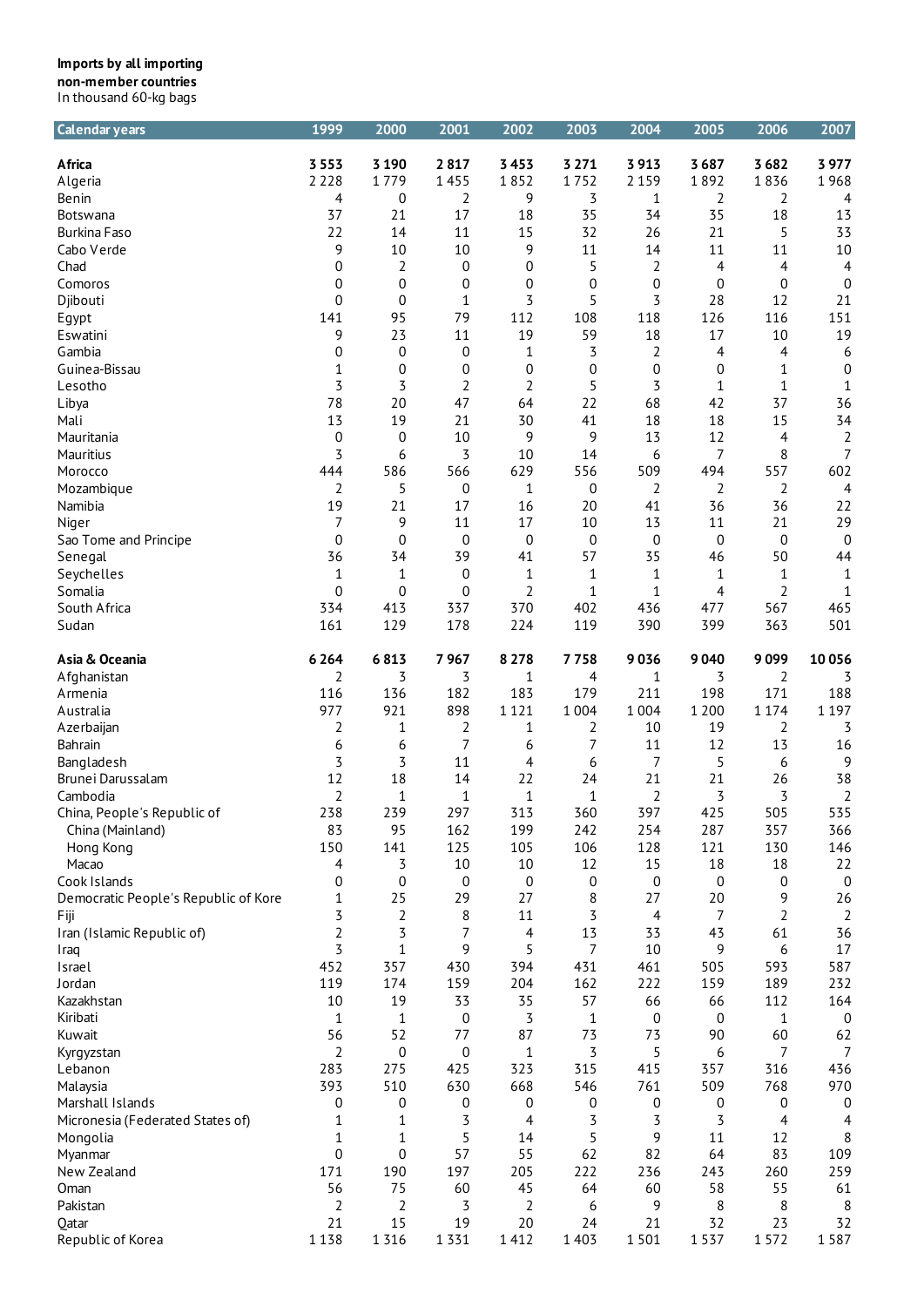| <b>Calendar years</b>               | 1999             | 2000             | 2001             | 2002             | 2003             | 2004           | 2005             | 2006             | 2007             |
|-------------------------------------|------------------|------------------|------------------|------------------|------------------|----------------|------------------|------------------|------------------|
| Samoa                               | 0                | 0                | 0                | 0                | $\boldsymbol{0}$ | 0              | 0                | 0                | 0                |
| Saudi Arabia                        | 365              | 413              | 389              | 454              | 474              | 566            | 596              | 644              | 758              |
| Singapore                           | 870              | 944              | 1052             | 1 1 1 9          | 991              | 1 3 9 3        | 1 2 6 4          | 1015             | 879              |
| Solomon Islands                     | 2                | 2                | 0                | 1                | 0                | 3              | 4                | 8                | 11               |
| Syrian Arab Republic                | 277              | 221              | 641              | 450              | 208              | 344            | 408              | 266              | 594              |
| Taiwan                              | 318              | 402              | 443              | 478              | 491              | 361            | 325              | 295              | 358              |
| Tajikistan                          | 0                | 0                | 0                | 0                | 0                | 0              | 0                | 0                | 0                |
| Tonga                               | $\mathbf 0$      | 1                | 1                | 1                | $\mathbf{1}$     | 0              | 1                | 1                | 3                |
| Turkey                              | 268              | 292              | 294              | 363              | 372              | 411            | 472              | 509              | 530              |
| <b>United Arab Emirates</b>         | 92               | 189              | 247              | 241              | 225              | 299            | 357              | 318              | 324              |
| Uzbekistan                          | 0                | 0                | 0                | 0                | 0                | 0              | 0                | 0                | 0                |
| Vanuatu                             | 0                | 1                | 0                | $\mathbf 0$      | $\overline{2}$   | $\overline{0}$ | 1                | $\mathbf 0$      | 1                |
| Caribbean                           | 217              | 178              | 121              | 157              | 130              | 148            | 155              | 99               | 92               |
| Anguilla                            | 1                | 1                | 1                | $\mathbf{1}$     | 1                | 1              | 0                | 1                | 0                |
| Antigua and Barbuda                 | $\mathbf 0$      | 1                | 1                | 0                | 1                | 1              | 1                | 1                | 1                |
| Aruba                               | 15               | 12               | 13               | 11               | 12               | 10             | 11               | 12               | 11               |
| <b>Bahamas</b>                      | 6                | 13               | 15               | 12               | 17               | 16             | 13               | 12               | 12               |
| <b>Barbados</b>                     | 7                | 7                | 8                | 10               | 9                | 11             | 5                | 5                | 4                |
| British Virgin Islands              | 0                | 1                | 1                | 0                | 0                | 0              | 0                | 0                | $\boldsymbol{0}$ |
| Cayman Islands                      | 0                | 0                | 0                | $\mathbf 1$      | 2                | 0              | 0                | 0                | $\boldsymbol{0}$ |
| Dominica                            | 0                | 2                | 1                | 1                | 2                | 2              | 1                | 0                | 0                |
| Grenada                             | 1                | 1                | 1                | 1                | 1                | $\mathbf{1}$   | 1                | 1                | 1                |
| Montserrat                          | $\overline{0}$   | 0                | 0                | 0                | $\overline{0}$   | 0              | $\mathbf 0$      | $\overline{0}$   | 0                |
| Netherlands Antilles (former)       | 15               | 4                | 4                | 4                | 3                | 3              | 6                | 10               | $\overline{7}$   |
| Puerto Rico                         | 168              | 134              | 72               | 113              | 79               | 100            | 114              | 55               | 52               |
| Saint Kitts and Nevis               | 0                | $\boldsymbol{0}$ | $\boldsymbol{0}$ | 0                | $\mathbf{1}$     | 0              | 0                | $\boldsymbol{0}$ | $\boldsymbol{0}$ |
| Saint Lucia                         | 2                | 2                | 3                | 1                | 2                | 3              | 2                | 2                | 2                |
| Saint Vincent & the Grenadines      | $\mathbf{1}$     | $\mathbf 1$      | $\mathbf{1}$     | 1                | $\mathbf{1}$     | 0              | $\mathbf 0$      | 0                | $\mathbf{1}$     |
| <b>Central America &amp; Mexico</b> | 12               | 18               | 14               | 19               | 2                | 3              | 3                | 6                | 4                |
| Belize                              | 7                | 13               | 9                | 11               | $\mathbf{1}$     | 2              | 1                | 3                | $\sqrt{2}$       |
| Bermuda                             | 5                | 5                | 5                | 8                | $\mathbf{1}$     | $\mathbf{1}$   | 2                | 3                | 1                |
| Curaçao                             | $\overline{0}$   | 0                | 0                | 0                | $\overline{0}$   | 0              | 0                | 0                | 0                |
| <b>Europe</b>                       | 1013             | 1 1 1 9          | 1 3 0 5          | 1680             | 2 2 0 3          | 2427           | 2568             | 2788             | 2982             |
| Albania                             | 42               | 71               | 77               | 71               | 76               | 69             | 67               | 103              | 113              |
| <b>Belarus</b>                      | 12               | 27               | 28               | 32               | 64               | 93             | 163              | 211              | 258              |
| Bosnia and Herzegovina              | 84               | 65               | 114              | 183              | 401              | 395            | 368              | 411              | 410              |
| Georgia                             | 50               | 43               | 35               | 34               | 42               | 81             | 86               | 81               | 128              |
| Gibraltar                           | $\mathbf 0$      | 0                | 0                | $\overline{2}$   | 1                | 1              | 1                | 2                | 1                |
| Holy See                            | $\overline{2}$   | 1                | $1\,$            | 2                | $\mathbf{1}$     | 1              | $\mathbf{1}$     | 1                | $\boldsymbol{0}$ |
| Iceland                             | 41               | 44               | 40               | 43               | 44               | 45             | 49               | 45               | 48               |
| Montenegro                          | $\boldsymbol{0}$ | $\boldsymbol{0}$ | $\boldsymbol{0}$ | $\boldsymbol{0}$ | $\boldsymbol{0}$ | 0              | $\boldsymbol{0}$ | 184              | 150              |
| North Macedonia                     | 62               | 37               | 90               | 108              | 126              | 131            | 136              | 132              | 145              |
| Republic of Moldova                 | 3                | 3                | 14               | 13               | 23               | 8              | 11               | 16               | 25               |
| Serbia                              | 451              | 644              | 672              | 747              | 773              | 860            | 653              | 613              | 620              |
| Ukraine                             | 266              | 184              | 233              | 443              | 651              | 744            | 1033             | 989              | 1085             |
| <b>USSR</b>                         | 0                | 0                | 0                | 0                | 0                | 0              | 0                | 0                | 0                |
| Yugoslavia SFR                      | 0                | 0                | 0                | 0                | 0                | 0              | 0                | $\pmb{0}$        | $\boldsymbol{0}$ |
| <b>North America</b>                | 3 3 1 5          | 3 3 2 1          | 3 3 7 7          | 3 1 9 9          | 2985             | 3 5 0 9        | 3 5 8 9          | 3809             | 3 9 0 2          |
| Canada                              | 3 3 1 5          | 3 3 2 1          | 3 3 7 7          | 3 1 9 9          | 2985             | 3 5 0 9        | 3589             | 3809             | 3 9 0 2          |
|                                     |                  |                  |                  |                  |                  |                |                  |                  |                  |
| <b>South America</b>                | 878              | 929              | 984              | 818              | 946              | 911            | 929              | 912              | 1008             |
| Argentina                           | 650              | 629              | 641              | 529              | 632              | 586            | 596              | 581              | 649              |
| Chile                               | 177              | 245              | 276              | 239              | 257              | 257            | 267              | 268              | 286              |
| Suriname                            | 7                | 12               | 11               | 9                | 10               | 17             | 14               | 14               | 14               |
| Uruguay                             | 45               | 43               | 57               | 41               | 48               | 51             | 53               | 48               | 58               |
| <b>Total</b>                        | 15 2 5 3         | 15 5 69          | 16 5 8 5         | 17 605           | 17 295           | 19 947         | 19970            | 20 3 9 6         | 22 0 20          |
| © International Coffee Organization |                  |                  |                  |                  |                  |                |                  |                  |                  |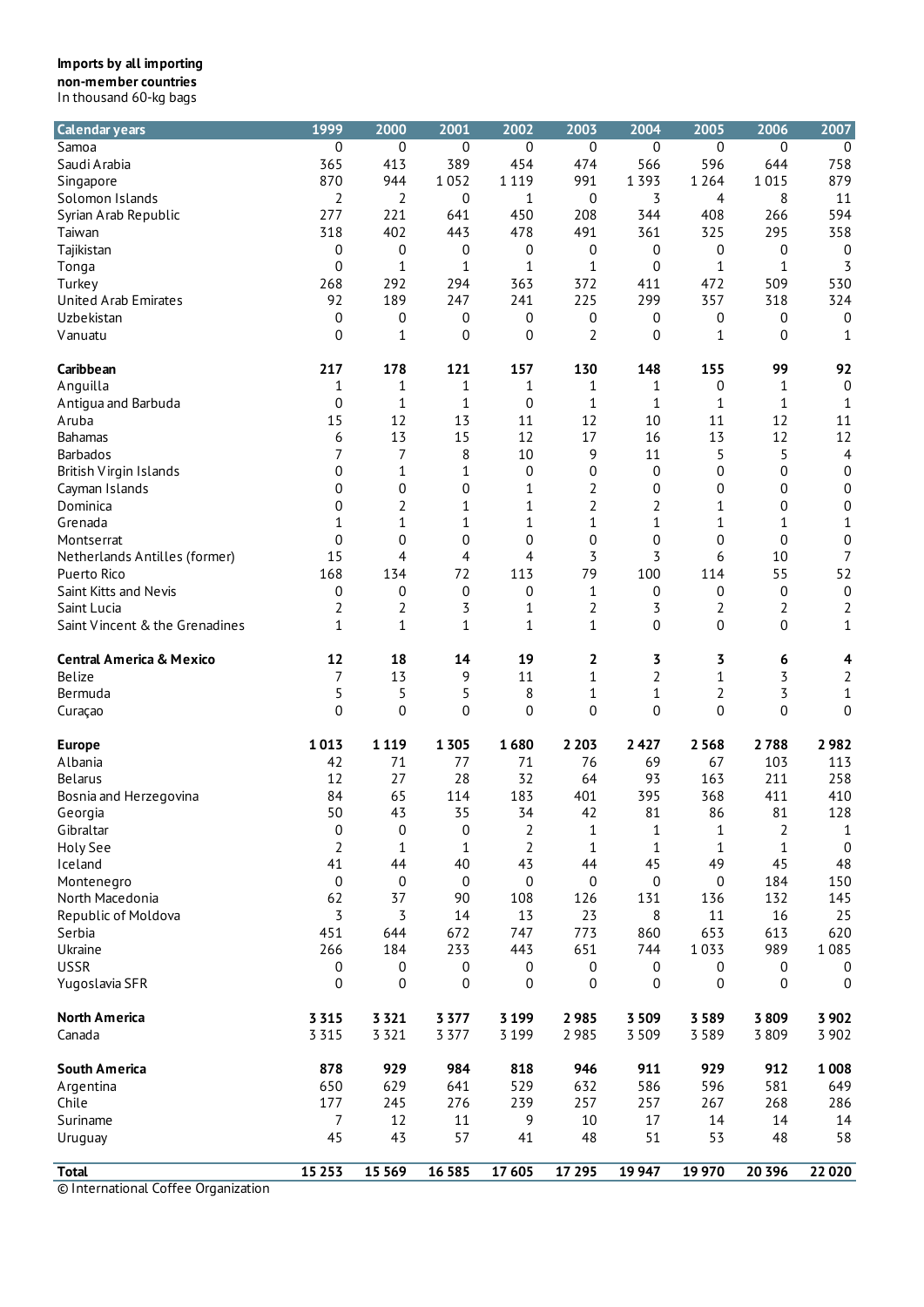| <b>Calendar years</b>                           | 2008        | 2009                 | 2010                  | 2011             | 2012    | 2013        | 2014       | 2015               | 2016               |
|-------------------------------------------------|-------------|----------------------|-----------------------|------------------|---------|-------------|------------|--------------------|--------------------|
| Africa                                          | 4531        | 4443                 | 4653                  | 4499             | 4973    | 5816        | 5 2 4 3    | 5 5 4 6            | 5879               |
| Algeria                                         | 2 1 1 8     | 2066                 | 2021                  | 1942             | 2 1 1 7 | 2 1 2 5     | 2 1 5 4    | 2 1 5 9            | 2 3 2 3            |
| Benin                                           | 5           | 6                    | 8                     | 13               | 8       | 6           | 11         | 16                 | 12                 |
| Botswana                                        | 33          | 24                   | 22                    | 23               | 31      | 22          | 21         | 33                 | 23.2952            |
| <b>Burkina Faso</b>                             | 21          | 38                   | 60                    | 70               | 65      | 78          | 83         | 128                | 92                 |
| Cabo Verde                                      | 11          | 11                   | 11                    | 11               | 12      | 12          | 11         | 11                 | 12                 |
|                                                 |             |                      |                       |                  |         |             |            |                    |                    |
| Chad                                            | 4           | 4                    | 4                     | $\boldsymbol{0}$ | 0       | $\mathbf 0$ | 0          | $\mathbf{1}$       | 1                  |
| Comoros                                         | 0           | 0                    | 0                     | 1                | 2       | 0           | 0          | 0                  | 1                  |
| Djibouti                                        | 14          | 17                   | 10                    | 9                | 4       | 26          | 21         | 32                 | 26                 |
| Egypt                                           | 386         | 323                  | 297                   | 439              | 695     | 1036        | 593        | 726                | 918                |
| Eswatini                                        | 22          | 22                   | 22                    | 7                | 7       | 26          | 9          | 16                 | 12                 |
| Gambia                                          | 6           | 4                    | $\overline{3}$        | 9                | 11      | 13          | 6          | $10\,$             | 8                  |
| Guinea-Bissau                                   | 1           | 1                    | $\mathbf 1$           | $\mathbf{1}$     | 1       | 1           | 1          | 2                  | $\overline{2}$     |
| Lesotho                                         | 1           | 2                    | 3                     | 5                | 6       | 1           | 4          | 4                  | 4                  |
| Libya                                           | 66          | 72                   | 163                   | 63               | 191     | 235         | 197        | 214                | 175                |
| Mali                                            | 31          | 32                   | 68                    | 50               | 24      | 30          | 24         | 47                 | 55                 |
| Mauritania                                      | 4           | 5                    | 4                     | 5                | 5       | 10          | 7          | 12                 | 13                 |
| Mauritius                                       | 7           | 10                   | 6                     | 13               | 12      | 18          | 14         | 11                 | 17                 |
| Morocco                                         | 543         | 670                  | 582                   | 573              | 738     | 721         | 630        | 662                | 680                |
| Mozambique                                      | 6           | 4                    | 4                     | 6                | 3       | 7           | 11         | 8                  | 13                 |
| Namibia                                         | 22          | 58                   | 50                    | 47               | 26      | 31          | 38         | 53                 | 30                 |
| Niger                                           | 26          | 28                   | 13                    | 19               | 18      | 24          | 24         | 25                 | 12                 |
| Sao Tome and Principe                           | $\mathbf 0$ | 0                    | $\mathbf 0$           | 0                | 0       | 0           | 0          | $\mathbf 0$        | 0                  |
| Senegal                                         | 40          | 54                   | 33                    | 43               | 41      | 50          | 58         | 84                 | 157                |
| Seychelles                                      | 10          | 9                    | 13                    | 2                | 1       | $\mathbf 1$ | $\sqrt{2}$ | 4                  | $\overline{4}$     |
| Somalia                                         | 2           | 0                    | 0                     | 1                | 2       | 2           | 0          | 2                  | $\mathbf{1}$       |
| South Africa                                    | 574         | 417                  | 593                   | 573              | 542     | 546         | 635        | 693                | 644                |
| Sudan                                           | 579         | 565                  | 660                   | 572              | 412     | 796         | 690        | 594                | 641                |
| Asia & Oceania                                  | 10 250      | 10 5 64              | 11931                 | 13 143           | 14 17 5 | 14 6 68     | 15 4 38    | 16702              | 17 29 6            |
| Afghanistan                                     | 10          | 6                    | 10                    | 1                | 5       | 3           | 8          | 12                 | 11                 |
| Armenia                                         | 212         | 184                  | 201                   | 191              | 188     | 207         | 194        | 201                | 207                |
| Australia                                       | 1 2 7 9     | 1 3 6 2              | 1514                  | 1564             | 1766    | 1667        | 1681       | 1920               | 1881               |
| Azerbaijan                                      | 4           | 4                    | 6                     | 8                | 12      | 12          | 11         | 13                 | 16                 |
| Bahrain                                         | 13          | 9                    | 10                    | 12               | 9       | 15          | 31         | 22                 | 21                 |
| Bangladesh                                      | 11          | 7                    | 7                     | 12               | 9       | 9           | 16         | 19                 | 23                 |
| Brunei Darussalam                               | 31          | 34                   | 37                    | 46               | 47      | 47          | 46         | 59                 | 57                 |
| Cambodia                                        | 2           | $\sqrt{2}$           | 5                     | 47               | 95      | 58          | 25         | 24                 | 36                 |
|                                                 | 592         | 618                  | 784                   | 1066             | 1 3 9 7 | 1 2 3 4     | 1540       | 1518               | 2087               |
| China, People's Republic of<br>China (Mainland) | 401         | 419                  | 573                   | 809              | 1088    | 932         | 1 2 6 2    | 1188               | 1708               |
| Hong Kong                                       | 173         | 180                  | 191                   | 224              | 283     | 273         | 249        | 298                | 346                |
|                                                 | 18          |                      |                       |                  | 26      | 30          | 28         | 31                 |                    |
| Macao<br>Cook Islands                           | 0           | 19<br>0              | 20                    | 33               |         |             | 1          |                    | 33                 |
|                                                 | 3           | 4                    | 0<br>16               | 0<br>20          | 0<br>7  | 1<br>15     | 44         | $\mathbf{1}$<br>47 | $\mathbf{1}$<br>20 |
| Democratic People's Republic of Kore            |             |                      |                       |                  |         |             |            |                    |                    |
| Fiji<br>Iran (Islamic Republic of)              | 1<br>70     | $\overline{2}$<br>67 | $\overline{2}$<br>146 | 1<br>137         | 1       | 2<br>108    | 2<br>82    | 2                  | $\overline{2}$     |
|                                                 | 24          | 14                   |                       |                  | 156     |             | 37         | 102                | 161                |
| Iraq                                            |             |                      | 11                    | 20               | 22      | 53          |            | 33                 | 53                 |
| Israel                                          | 593         | 514                  | 657                   | 648              | 662     | 639         | 592        | 620                | 599                |
| Jordan                                          | 257         | 336                  | 356                   | 326              | 405     | 550         | 566        | 564                | 636                |
| Kazakhstan                                      | 151         | 184                  | 158                   | 133              | 132     | 138         | 131        | 128                | 145                |
| Kiribati                                        | 0           | 0                    | 0                     | 0                | 0       | 0           | 1          | 0                  | 1                  |
| Kuwait                                          | 75          | 72                   | 72                    | 83               | 101     | 96          | 156        | 164                | 222                |
| Kyrgyzstan                                      | 8           | 14                   | 17                    | 21               | 19      | 17          | 20         | 21                 | 40                 |
| Lebanon                                         | 397         | 422                  | 461                   | 432              | 451     | 647         | 612        | 646                | 639                |
| Malaysia                                        | 1014        | 868                  | 1 2 4 4               | 1587             | 1742    | 1957        | 1823       | 1844               | 1948               |
| Marshall Islands                                | 0           | 0                    | 0                     | 0                | 0       | 0           | 0          | 0                  | 0                  |
| Micronesia (Federated States of)                | 6           | 9                    | 4                     | 4                | 5       | 6           | 5          | 5                  | 4                  |
| Mongolia                                        | 10          | 9                    | 11                    | 16               | 14      | 22          | 24         | 26                 | 27                 |
| Myanmar                                         | 159         | 195                  | 315                   | 257              | 353     | 189         | 202        | 210                | 172                |
| New Zealand                                     | 262         | 282                  | 280                   | 271              | 286     | 323         | 329        | 359                | 348                |
| Oman                                            | 67          | 69                   | 55                    | 74               | 88      | 115         | 115        | 102                | 99                 |
| Pakistan                                        | 11          | 10                   | 10                    | 8                | 5       | 17          | 18         | 13                 | 12                 |
| Qatar                                           | 45          | 54                   | 58                    | 42               | 49      | 46          | 44         | 55                 | 75                 |
| Republic of Korea                               | 1845        | 1799                 | 2011                  | 2 3 4 6          | 2 1 0 6 | 2 1 4 1     | 2 4 1 9    | 2518               | 2780               |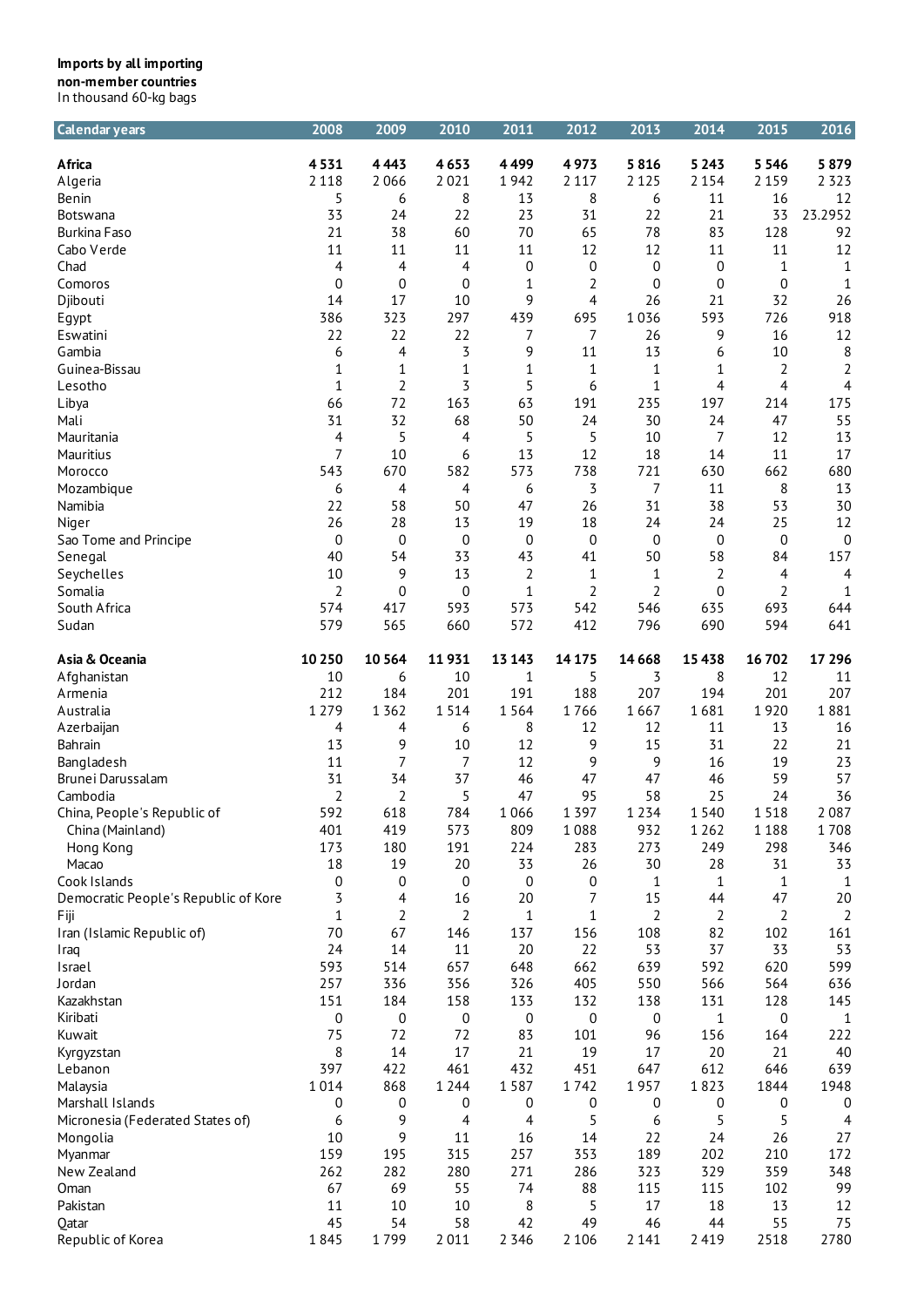| <b>Calendar years</b>               | 2008           | 2009         | 2010             | 2011           | 2012           | 2013             | 2014    | 2015             | 2016             |
|-------------------------------------|----------------|--------------|------------------|----------------|----------------|------------------|---------|------------------|------------------|
| Samoa                               | 3              | 3            | 5                | $\overline{4}$ | 7              | 9                | 12      | 14               | 16               |
| Saudi Arabia                        | 831            | 854          | 955              | 1030           | 1 2 1 5        | 1332             | 1383    | 1684             | 1371             |
| Singapore                           | 767            | 582          | 624              | 644            | 761            | 681              | 767     | 874              | 681              |
| Solomon Islands                     | 11             | 10           | 10               | 5              | 10             | 2                | 7       | 10               | 3                |
|                                     | 347            | 725          | 501              | 605            | 478            | 437              | 463     | 423              | 403              |
| Syrian Arab Republic                |                |              |                  |                |                |                  |         |                  |                  |
| Taiwan                              | 319            | 360          | 453              | 470            | 476            | 557              | 583     | 667              | 698              |
| Tajikistan                          | 0              | 0            | 0                | 0              | 0              | 0                | 0       | 0                | $\boldsymbol{0}$ |
| Tonga                               | $1\,$          | 2            | 2                | $\overline{2}$ | $\overline{2}$ | $\overline{2}$   | 1       | 1                | 1                |
| Turkey                              | 500            | 534          | 625              | 656            | 723            | 842              | 987     | 1249             | 1192             |
| <b>United Arab Emirates</b>         | 320            | 345          | 296              | 350            | 369            | 468              | 463     | 530.43           | 605.8            |
| Uzbekistan                          | 0              | 0            | 0                | 0              | 0              | 0                | 0       | 0                | 0                |
| Vanuatu                             | 1              | 1            | 2                | 2              | 1              | 2                | 2       | 1                | 2                |
| Caribbean                           | 152            | 197          | 203              | 147            | 210            | 195              | 237     | 231              | 217              |
| Anguilla                            | 1              | 1            | 1                | 0              | 1              | 0                | 0       | 0                | 0                |
| Antigua and Barbuda                 | 1              | 2            | $\overline{2}$   | 3              | 3              | 2                | 2       | 3                | $\overline{2}$   |
| Aruba                               | 9              | 3            | 2                | $\overline{2}$ | 2              | $\overline{2}$   | 4       | 5                | 3                |
| <b>Bahamas</b>                      | 18             | 14           | 14               | 10             | 15             | 14               | 13      | 17               | 13               |
| <b>Barbados</b>                     | 5              | 5            | 5                | 4              | 5              | 5                | 5       | 6                | 5                |
| <b>British Virgin Islands</b>       | 0              | 1            | 3                | 0              | 0              | $\boldsymbol{0}$ | 0       | $\boldsymbol{0}$ | $\mathbf 0$      |
|                                     |                | 1            | 2                | 2              | 2              | 2                | 3       | 3                |                  |
| Cayman Islands                      | 1              |              |                  |                |                |                  |         |                  | 4                |
| Dominica                            | 0              | 0            | 0                | 0              | 0              | 0                | 6       | 1                | $\boldsymbol{0}$ |
| Grenada                             | 1              | 1            | 1                | 1              | 1              | 1                | 1       | 1                | 1                |
| Montserrat                          | 0              | 0            | 0                | 0              | 0              | 0                | 0       | 0                | $\mathbf 0$      |
| Netherlands Antilles (former)       | 8              | 9            | 6                | 0              | 0              | 0                | 0       | 0                | $\mathbf 0$      |
| Puerto Rico                         | 105            | 158          | 164              | 122            | 177            | 166              | 199     | 191              | 185              |
| Saint Kitts and Nevis               | 1              | 1            | 0                | 0              | 1              | 1                | 0       | 0                | $\boldsymbol{0}$ |
| Saint Lucia                         | 2              | 1            | 2                | 1              | 3              | 2                | 2       | 2                | 2                |
| Saint Vincent & the Grenadines      | 1              | 0            | 0                | $\mathbf 0$    | $\overline{0}$ | $\overline{0}$   | 1       | 1                | $\mathbf{1}$     |
| <b>Central America &amp; Mexico</b> | 3              | 4            | 5                | 9              | 17             | 20               | 27      | 33               | 28               |
| Belize                              | $\overline{2}$ | 2            | 2                | $\overline{2}$ | 4              | 6                | 9       | 14               | 14               |
| Bermuda                             | 1              | 2            | 3                | 4              | 4              | 6                | 10      | 8                | 5                |
| Curaçao                             | 0              | 0            | 0                | $\overline{2}$ | 8              | 7                | 9       | 11               | 10               |
|                                     | 3779           | 3 3 1 7      | 3 3 2 5          | 3 1 1 7        | 3082           | 3 2 1 7          | 3 1 2 9 | 2965             | 3 1 3 5          |
| <b>Europe</b>                       |                |              |                  |                |                |                  |         |                  |                  |
| Albania                             | 115            | 122          | 114              | 117            | 123            | 131              | 123     | 143              | 154              |
| Belarus                             | 291            | 171          | 180              | 158            | 201            | 200              | 257     | 259              | 275              |
| Bosnia and Herzegovina              | 408            | 342          | 317              | 373            | 397            | 409              | 392     | 408              | 405              |
| Georgia                             | 92             | 134          | 138              | 147            | 155            | 168              | 168     | 184              | 187              |
| Gibraltar                           | 1              | $\mathbf{1}$ | 1                | 2              | 0              | 1                | 0       | 2                | 0                |
| Holy See                            | 0              | 0            | 0                | 0              | 0              | 0                | 0       | $\mathbf 0$      | $\boldsymbol{0}$ |
| Iceland                             | 44             | 47           | 45               | 42             | 45             | 46               | 47      | 50               | 54               |
| Montenegro                          | 145            | 206          | 219              | 147            | 75             | 83               | 65      | 65               | 59               |
| North Macedonia                     | 136            | 146          | 133              | 135            | 148            | 156              | 145     | 147              | 153              |
| Republic of Moldova                 | 27             | 28           | 35               | 39             | 40             | 39               | 45      | 40               | 51               |
| Serbia                              | 690            | 578          | 556              | 585            | 605            | 580              | 594     | 511              | 611              |
| Ukraine                             | 1829           | 1541         | 1588             | 1 3 7 2        | 1 2 9 4        | 1 4 0 3          | 1 2 9 1 | 1 1 5 5          | 1184             |
| <b>USSR</b>                         | 0              | 0            | $\boldsymbol{0}$ | 0              | 0              | 0                | 0       | $\boldsymbol{0}$ | 0                |
| Yugoslavia SFR                      | 0              | 0            | 0                | 0              | 0              | 0                | 0       | 0                | 0                |
|                                     | 3805           | 3896         |                  | 4 5 4 2        | 4444           |                  |         | 4698             | 4873             |
| North America                       |                |              | 4366             |                |                | 4520             | 4981    |                  |                  |
| Canada                              | 3805           | 3896         | 4 3 6 6          | 4542           | 4 4 4 4        | 4520             | 4981    | 4698             | 4873             |
| <b>South America</b>                | 963            | 867          | 1090             | 976            | 1099           | 1 2 0 2          | 986     | 1056             | 946              |
| Argentina                           | 576            | 562          | 628              | 592            | 760            | 804              | 562     | 631.517          | 523.599          |
| Chile                               | 315            | 232          | 384              | 305            | 264            | 320              | 347     | 348.154          | 351.855          |
| Suriname                            | 17             | $17\,$       | 16               | 16             | 15             | 19               | 18      | 16.1665          | 15.4362          |
| Uruguay                             | 55             | 56           | 62               | 63             | 60             | 60               | 59      | 59.9558          | 55.1479          |
| <b>Total</b>                        | 23 4 8 3       | 23 288       | 25 573           | 26 433         | 27 999         | 29638            | 30 042  | 31 2 30          | 32 374           |
| © International Coffee Organization |                |              |                  |                |                |                  |         |                  |                  |
|                                     |                |              |                  |                |                |                  |         |                  |                  |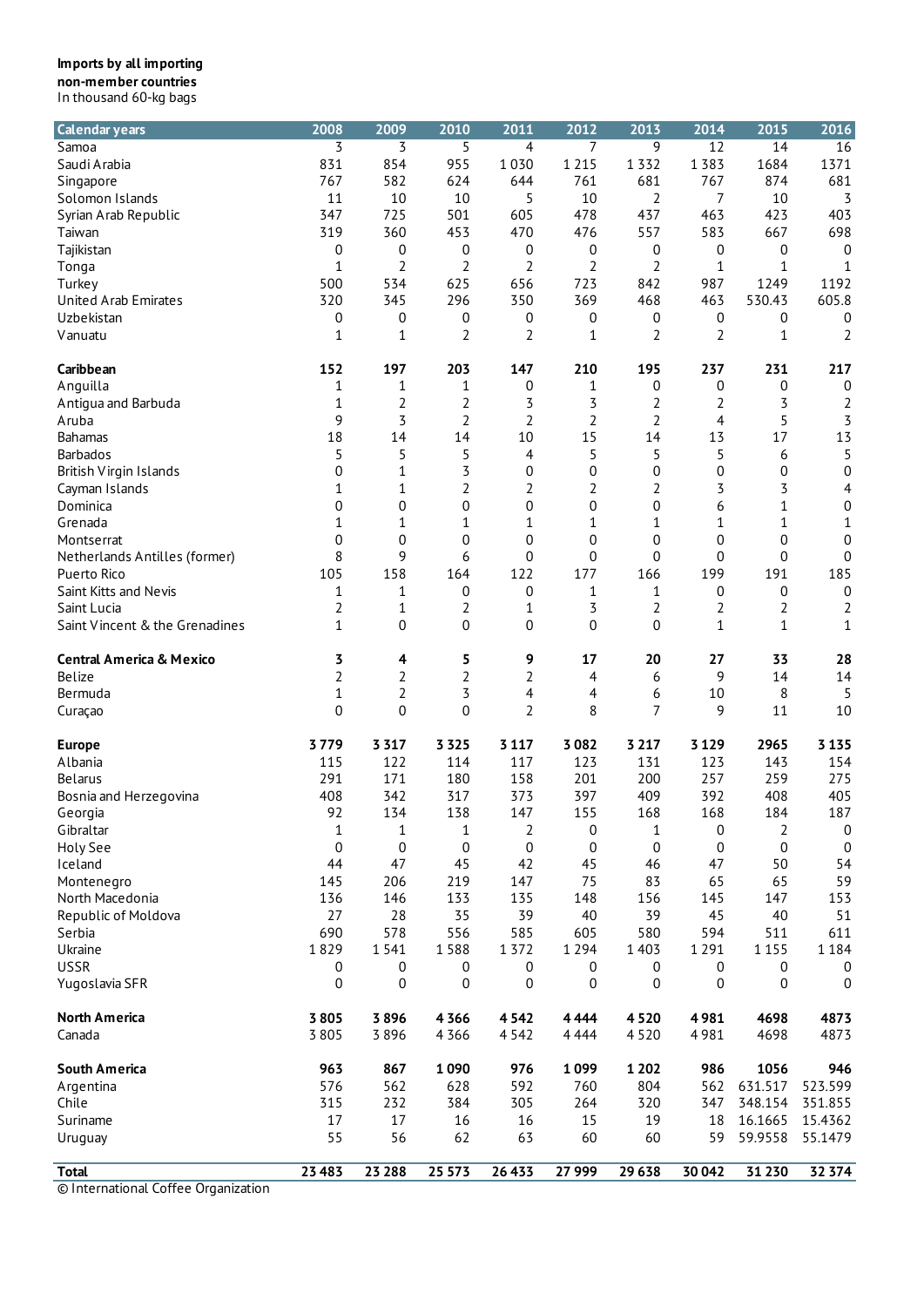| Calendar years                       | 2017           | 2018           | 2019           |
|--------------------------------------|----------------|----------------|----------------|
| Africa                               | 5 2 5 6        | 5868           | 6748           |
| Algeria                              | 2 1 9 0        | 1819           | 2260           |
| Benin                                | 16             | 22             | 12             |
| Botswana                             | 21.0175        | 5.77565        | 18             |
| Burkina Faso                         | 107            | 126            | 105            |
| Cabo Verde                           | 14             | 14             | 11             |
| Chad                                 | 3              | 12             | 3              |
| Comoros                              | $\mathbf{1}$   | $\overline{2}$ | $\overline{2}$ |
| Djibouti                             | 46             | 37             | 18             |
| Egypt                                | 566            | 700            | 1395           |
| Eswatini                             | 7              | 8              | 6              |
| Gambia                               | 5              | 35             | 7              |
| Guinea-Bissau                        | 7              | 7              | 3              |
| Lesotho                              | 11             | 7              | 4              |
| Libya                                | 212            | 281            | 201            |
| Mali                                 | 49             | 87             | 42             |
| Mauritania                           | 16             | 100            | 35             |
| Mauritius                            | 28             | 28             | 27             |
| Morocco                              | 706            | 917            | 875            |
| Mozambique                           | 16             | 7              | 12             |
| Namibia                              | 43             | 24             | 26             |
| Niger                                | 11             | 9              | 17             |
| Sao Tome and Principe                | 0              | 0              | 0              |
| Senegal                              | 161            | 153            | 125            |
| Seychelles                           | 4              | 4              | 4              |
| Somalia                              | $\mathbf{1}$   | $\overline{2}$ | 4              |
| South Africa                         | 712            | 756            | 783            |
| Sudan                                | 305            | 705            | 753            |
| Asia & Oceania                       | 19841          | 20 3 5 6       | 21647          |
| Afghanistan                          | 34             | 39             | 8              |
| Armenia                              | 207            | 205            | 230            |
| Australia                            | 2078           | 2071           | 2178           |
| Azerbaijan                           | 19             | 31             | 35             |
| Bahrain                              | 27             | 33             | 56             |
| Bangladesh                           | 91             | 116            | 54             |
| Brunei Darussalam                    | 45             | 62             | 52             |
| Cambodia                             | 98             | 118            | 68             |
| China, People's Republic of          | 2 5 8 5        | 2 2 2 6        | 2124           |
| China (Mainland)                     | 2 1 4 6        | 1456           | 1466           |
| Hong Kong                            | 403            | 721            | 618            |
| Macao                                | 37             | 48             | 40             |
| Cook Islands                         | 2              | $\mathbf 1$    | 1              |
| Democratic People's Republic of Kore | 27             | 41             | 27             |
| Fiji                                 | 4              | 3              | 9              |
| Iran (Islamic Republic of)           | 208            | 245            | 445            |
| Iraq                                 | 176            | 224            | 56             |
| Israel                               | 719            | 734            | 856            |
| Jordan                               | 673            | 816            | 695            |
| Kazakhstan                           | 182            | 206            | 241            |
| Kiribati                             | 2              | $\overline{2}$ | 1              |
| Kuwait                               | 209            | 262            | 265            |
| Kyrgyzstan                           | 22             | 19             | 28             |
| Lebanon                              | 620            | 649            | 623            |
| Malaysia                             | 2044           | 2324           | 2419           |
| Marshall Islands                     | 0              | 0              | 1              |
| Micronesia (Federated States of)     | $\overline{2}$ | 3              | 1              |
| Mongolia                             | 32             | 33             | 36             |
| Myanmar                              | 391            | 362            | 308            |
| New Zealand                          | 376            | 405            | 502            |
| Oman                                 | 69             | 166            | 84             |
| Pakistan                             | 26             | 23             | 23             |
| Qatar                                | 95             | 65             | 183            |
| Republic of Korea                    | 2893           | 2899           | 3134           |